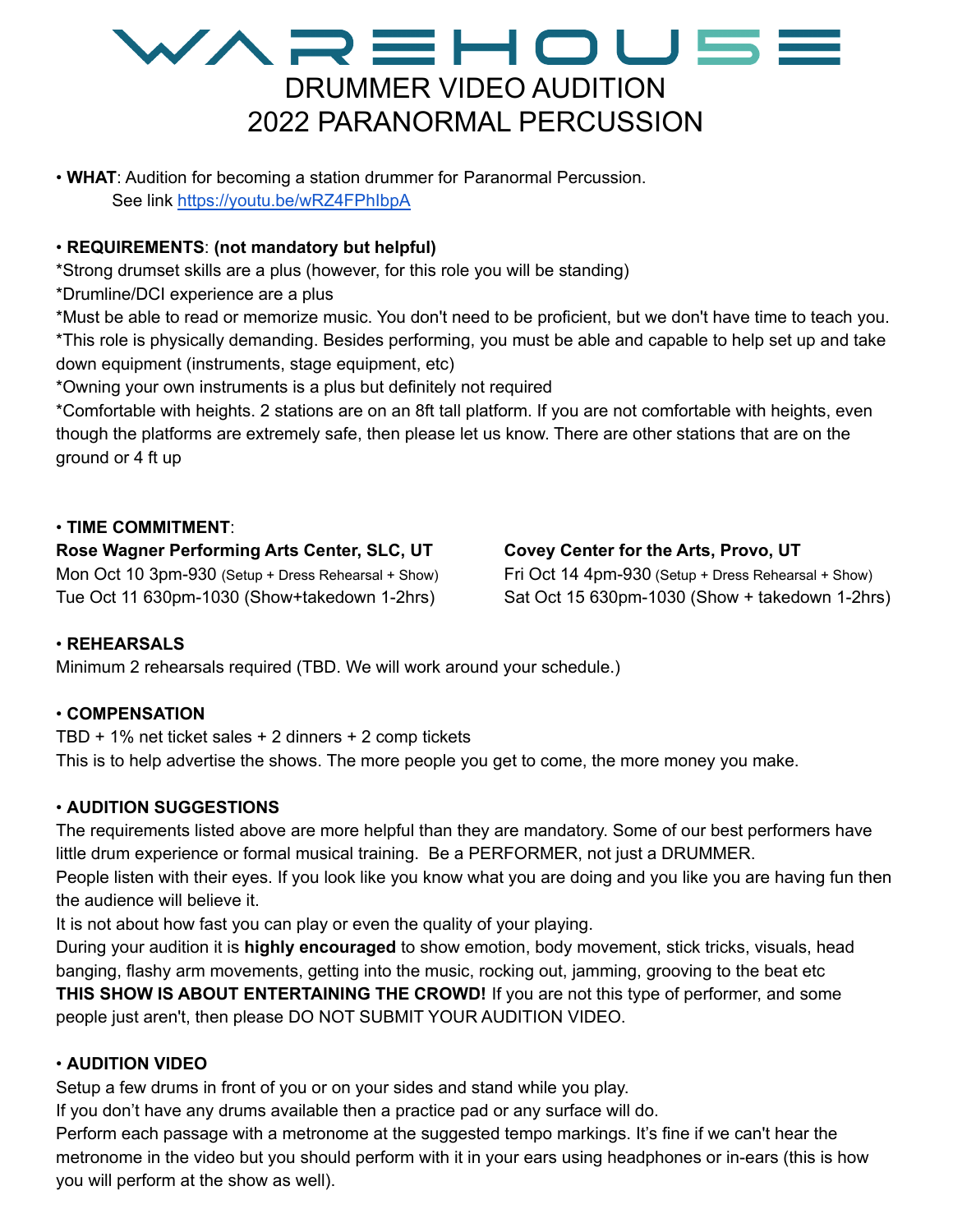Even though each passage is written on 1-2 lines, you are free to move around your drums as long as you stay within the suggested rhythm.

## • **SUBMISSION**

We recommended uploading your video to YouTube or another video platform and sending us the link. Be sure to change your video sharing settings so that we do not need to request your permission to **access the video.**

A resume is NOT required but feel free to attach it to the email along with any other videos of previous performances that you would like us to see.

# **Email your finished videos to [admin@w5drums.com](mailto:admin@w5drums.com)**



# **AUDITION MATERIAL BELOW**